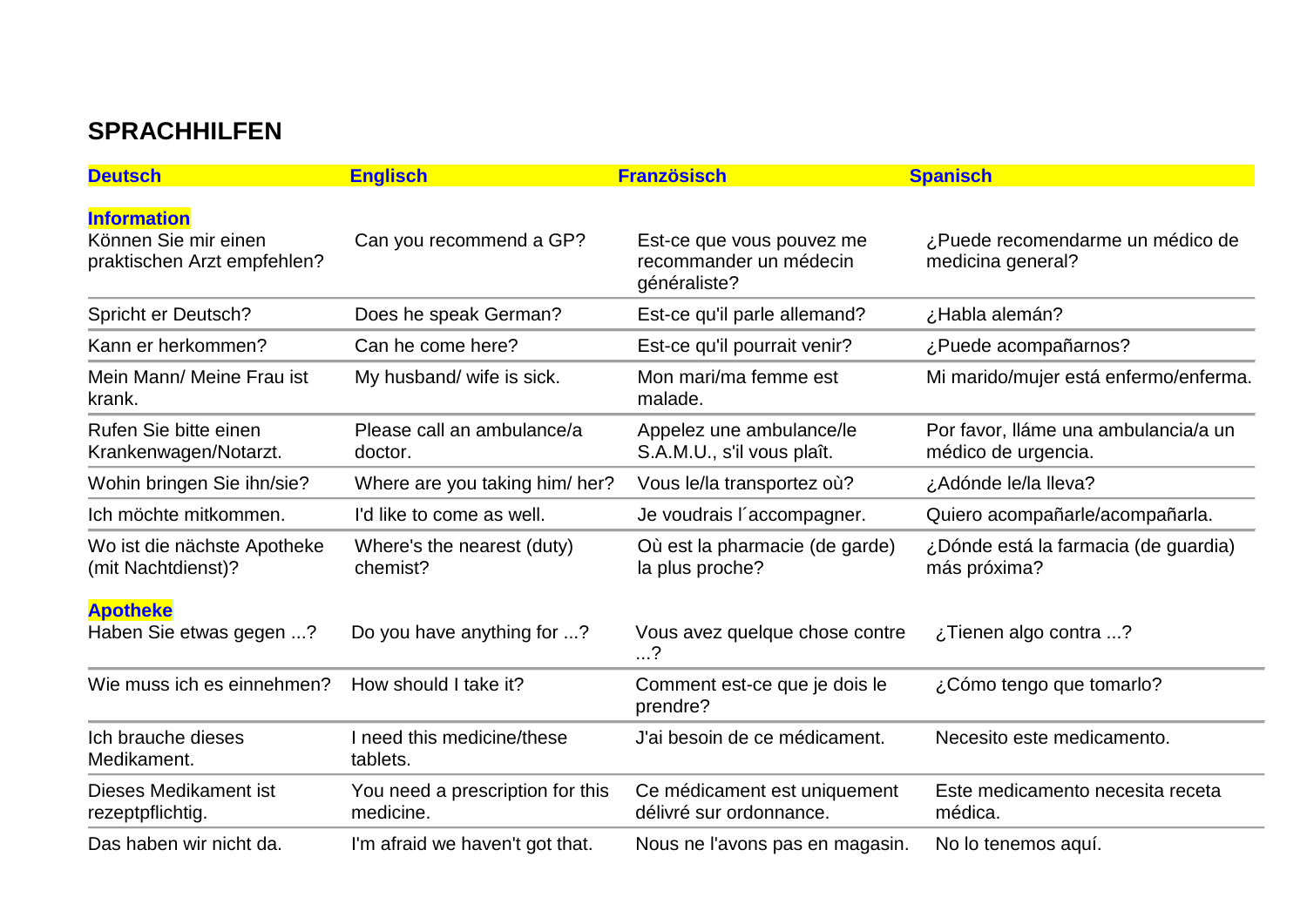| <b>Deutsch</b>                                | <b>Englisch</b>                        | <b>Französisch</b>                            | <b>Spanisch</b>                  |
|-----------------------------------------------|----------------------------------------|-----------------------------------------------|----------------------------------|
| <b>Beipackzettel</b>                          |                                        |                                               |                                  |
| Im Munde zergehen lassen.                     | dissolve on the tongue                 | laisser fondre dans la bouche                 | dejar disolver en la boca        |
| unzerkaut einnehmen                           | to be swallowed whole,<br>unchewed     | avaler sans croquer                           | sin masticar                     |
| auf nüchternen Magen                          | on an empty stomach                    | à jeun                                        | en ayunas                        |
| nach dem Essen                                | after food                             | après les repas                               | después de la comida             |
| vor dem Essen                                 | before food                            | avant les repas                               | antes de la comida               |
| dreimal täglich                               | three times a day                      | trois fois par jour                           | tres veces al día                |
| nach Anweisung des Arztes                     | to be taken as directed                | conformément aux prescriptions<br>du médecin. | según indicación médica          |
| innerlich                                     | internal                               | interne                                       | interno                          |
| äußerlich                                     | external                               | externe                                       | externo                          |
| rektal                                        | through the rectum                     | rectal                                        | rectal                           |
| Nebenwirkungen                                | side effects                           | effets secondaires                            | efectos secundarios              |
| <b>Beim Arzt</b><br>ich bin (stark) erkältet. | I've got a (bad) cold.                 | J'ai un (gros) rhume.                         | Estoy (muy) resfriado/resfriada. |
| ich habe Durchfall/Fieber.                    | I've got diarrhoea/a temperature.      | J'ai la diarrhée/fièvre.                      | Tengo diarrea/fiebre.            |
| ich habe Verstopfung.                         | I'm suffering from constipation.       | Je suis constipé.                             | Tengo estreñimiento.             |
| Hier habe ich Schmerzen.                      | It hurts here.                         | J'ai mal ici.                                 | Tengo dolores aquí.              |
| Ich habe mich (mehrmals)<br>übergeben.        | I've been vomiting (several<br>times). | J'ai vomi (plusieurs fois).                   | He vomitado (varias veves).      |
| Ich habe mir den Magen<br>verdorben.          | My stomach is upset.                   | J'ai un embarras d'estomac.                   | Tengo una indigestión.           |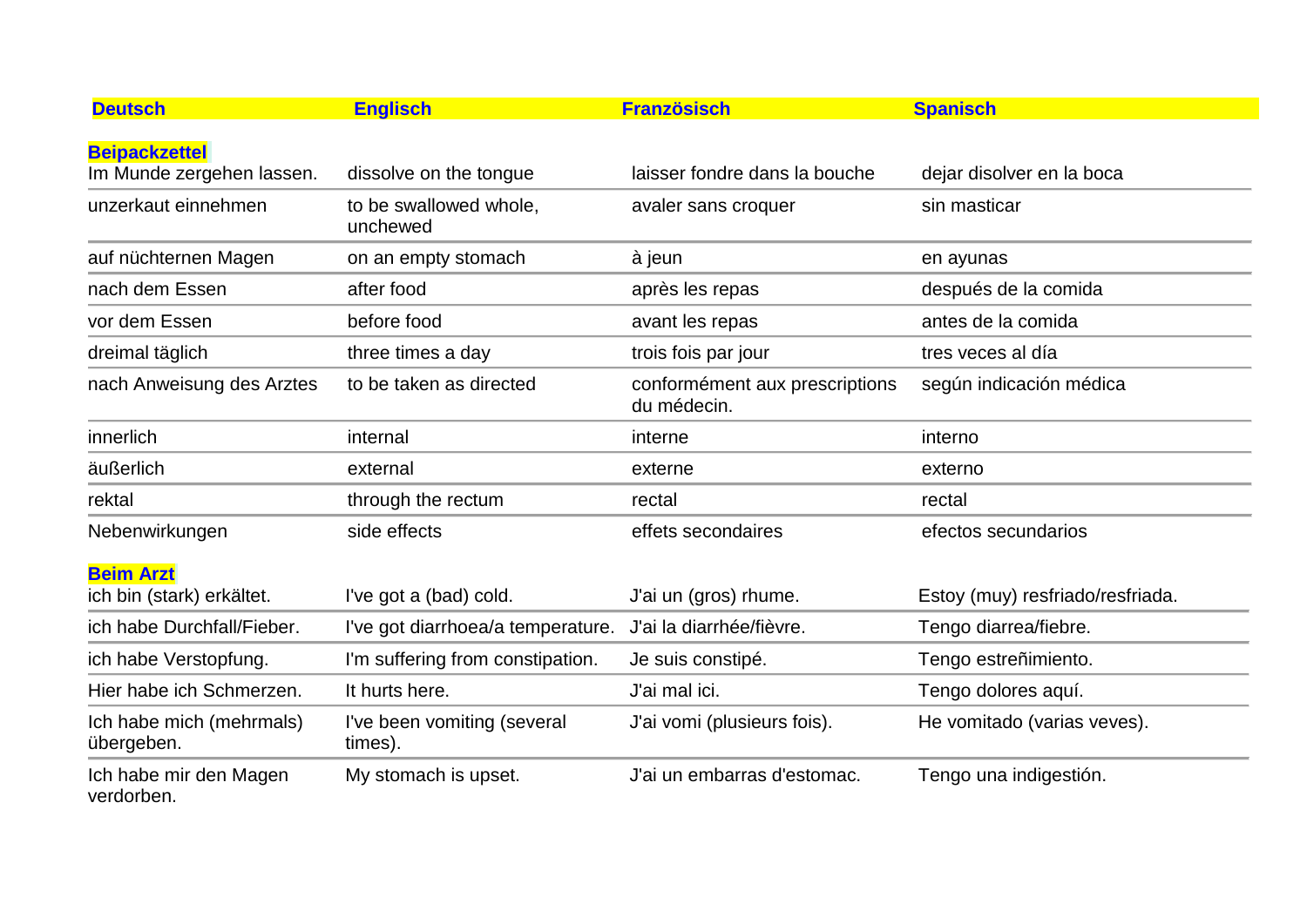| <b>Deutsch</b>                                       | <b>Englisch</b>                          | <b>Französisch</b>                          | <b>Spanisch</b>                                     |
|------------------------------------------------------|------------------------------------------|---------------------------------------------|-----------------------------------------------------|
| Ich bin gestürzt.                                    | I've had a fall.                         | Je suis tombé.                              | Me he caído                                         |
| Ich bin von<br>gestochen/gebissen worden.            | I've been stung/bitten by                | J'ai été piqué/mordu par                    | Me ha picado/mordido                                |
| ich bin (nicht) gegen<br>geimpft.                    | I'm (not) vaccinated against             | Je (ne) suis (pas) vacciné contre           | (no) he sido vacunado/vacunada contra               |
| Vom Arzt werden Sie hören<br>Wo haben Sie Schmerzen? | Where is the pain?                       | Où avez-vous mal?                           | ¿Dónde tiene los dolores?                           |
| Ist das unangenehm?                                  | Does that hurt?                          | Ici, vous avez mal?                         | ¿Le duele aquí?                                     |
| Öffnen Sie den Mund.                                 | Open your mouth, please.                 | Ouvrez la bouche.                           | Abra la boca.                                       |
| Zeigen Sie die Zunge.                                | Show me your tongue.                     | Montrez la langue.                          | ¿Enseñe la lengua.                                  |
| Husten Sie.                                          | Cough, please.                           | Toussez.                                    | ----------                                          |
| Bitte machen Sie sich frei.                          | Would you get undressed<br>please.       | Déshabillez-vous, s'il vous plaît.          | Por favor desnúdese.                                |
| Atmen Sie tief. Atem<br>anhalten.                    | Breathe deeply. Hold your<br>breath.     | Inspirez profondément. Ne<br>respirez plus. | Respire hondo. Mantenga la<br>respiración.          |
| Wie lange haben Sie diese<br>Beschwerden schon?      | How long have you had this<br>complaint? | Depuis quand avez-vous ces<br>problèmes?    | ¿Desde cuándo tiene esas molestias?                 |
| Sind Sie gegen  geimpft?                             | Are you vaccinated against ?             | Est-ce que vous êtes vacciné<br>contre ?    | ¿Está vacunado/vacunada contra ?                    |
| Wir müssen Sie röntgen.                              | We'll have to X-ray you.                 | Nous devons vous faire une<br>radio.        | Tenemos que hacerle radiografías.                   |
| ist gebrochen/verstaucht.                            | is broken/sprained.                      | Vous avez une fracture/entorse<br>de        | está roto/dislocado.                                |
| Ich brauche eine<br>Blutprobe/Urinprobe.             | I'll need a blood/urine sample.          | Il faut une analyse de<br>sang/d'urine.     | Tenemos que hacerle un análisis de<br>sangre/orina. |